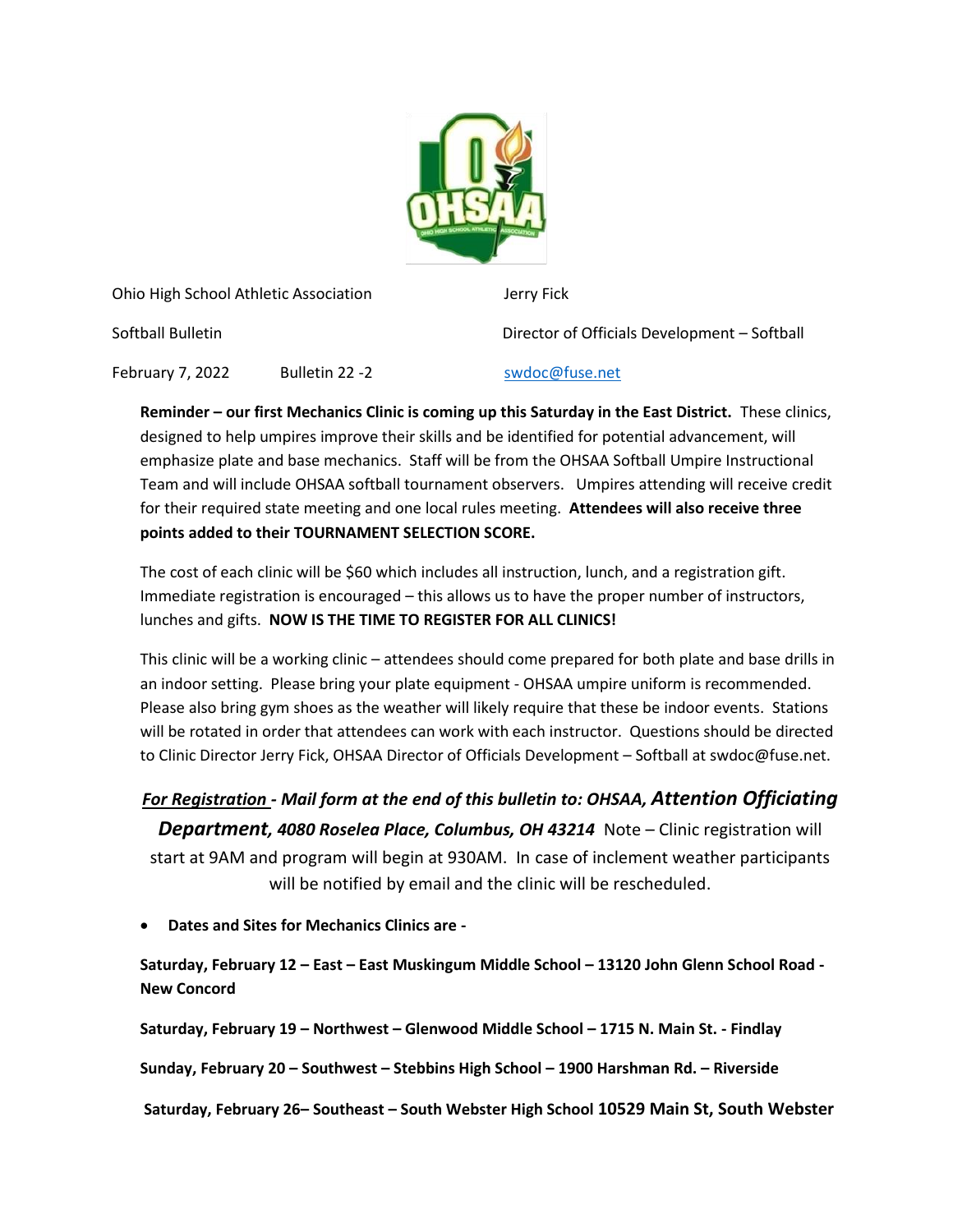**Sunday, February 27 – Northeast – Walsh Jesuit High School – 4550 Wyoga Lake Rd. - Cuyahoga Falls**

**Sunday, March 6 – Central - Reynoldsburg HS LIVINGSTON CAMPUS – Columbus - 6699 EAST LIVINGSTON AVE.**

• Softball packets have been mailed by the OHSAA to all officials. Remember these are **not** sent First Class so they may be delivered at various times to umpires. If an umpire does not receive a packet the first thing to do is check and make sure that they have renewed their permit for this year! This can be checked on myOHSAA. Also, these mailings are not forwarded by the postal service. Umpires need to update their myOHSAA profile and address when they move. Umpires who have not received the packet can email officiating@ohsaa.org.

**STATE MEETINGS CONTINUE -** As in the past, all softball umpires must attend four local rules meeting and one state rules meeting. The OHSAA requires umpires holding permits in both baseball and softball to attend four local meetings for each sport.

The state meeting will be available both online and in person. The **BEST WAY** to start your preparation for the coming season is to attend a "face-to-face" State Rules Interpretation Meeting. There will be eight in person meetings. **Each meeting will feature sessions of about two hours and in addition to the state meeting will review the most important items that we want to cover prior to the season. By attending the entire session, you will receive credit for a local meeting in addition to the state softball meeting.** There is no need to "pre-register" for any face-to-face State meetings. Remaining meetings are listed below with all meetings starting at 6PM.

Tuesday, February 8 – **RELOCATED** - **OAK HILL** – High School – 500 Vaughn St.

Thursday, February 10 – Cleveland - Garfield Heights High School – 4900 Turney Rd.

Tuesday, February 15 – Findlay – Donnell Middle School – 301 Baldwin Ave.

Thursday, February 17–Canton –Stark County Educational Service Center, 6057 Strip Ave NW

Tuesday, February 22 – Piqua – Upper Valley Career Center – 8811 Career Dr.

The online state meeting for softball will be available by the week of February 7. Details will be emailed to all officials and will include the deadlines for completing the meeting. To access the meeting, log in to your myOHSAA profile and click the "Rules Meetings" icon in the top right, then click "Find a State Meeting" from the left side menu, then select "Softball" from the "Sports" dropdown menu, "Official" from "Meeting Type" dropdown menu, and then click "Search". This search will display the online meeting option as well as any face-to-face meeting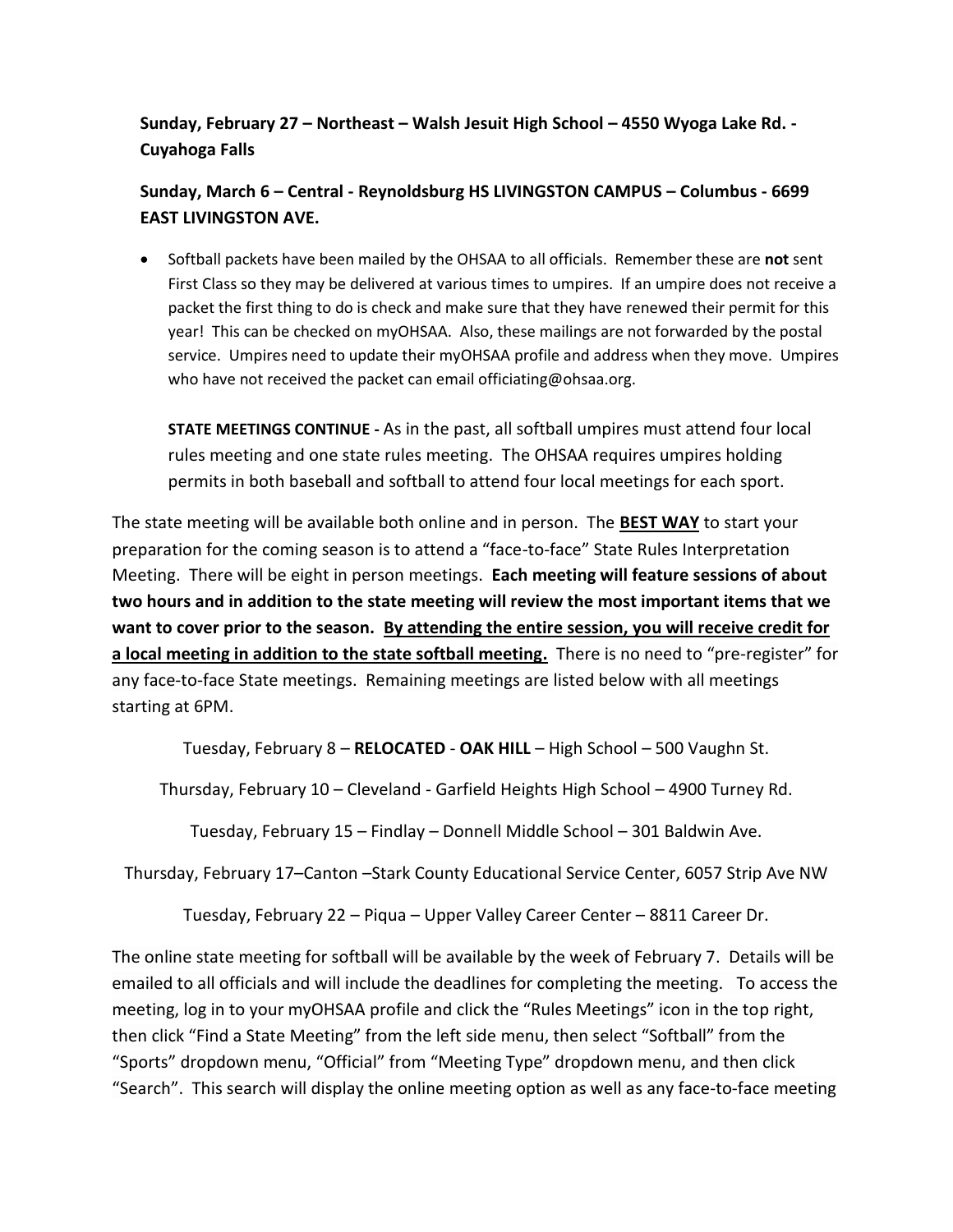options. You may view the online meeting on any device except for a Google Chromebook. A Google Chromebook is a type of laptop computer, entirely different from the popular internet browser Google Chrome. You may view the online meetings using the internet browser Google Chrome.

• Here are a couple of play situations that have come up in our early season meetings -

Play - B1 enters the batter's box with a legal bat which has had a bat sensor added to measure swing speed. The defense notes this and calls this to the attention of the umpire. Ruling - When discovered the item must be removed from the game or be made legal and the umpire will issue a team warning, and the next violation of Rule 3-6-1 by that team will result in the offender and the head coach being restricted to the dugout/bench for the remainder of the game. In addition, since the batter entered the batter's box with the illegal bat, Rule 7-4-2 would also apply and the batter would be ruled out. This final portion of this ruling is a new NFHS interpretation for 2022 and supersedes all previous rulings.

Reminder – When an illegal pitch is declared by the umpire, the batter is awarded a ball. Runners are no longer awarded one base. An illegal pitch remains a delayed-dead ball. If there is an illegal pitch and the batter reaches first base safely and each other runner advances at least one base, the illegal pitch is nullified. If the batter does not reach first base safely or any base runner fails to advance at least one base, the coach of the team at bat shall have the option of the result of the play or the penalty of the illegal pitch, which is a ball awarded to the batter. Here are some play situations that relate to the times where a coach may have an option on an illegal pitch.

Play - With the bases loaded and no outs F1 delivers an illegal pitch. The batter hits a 3-2 pitch to the outfield and all runners score. The batter is thrown out at second base. Ruling – Since all runners, including the batter-runner, advanced at least one base there is no option and the play stands. The illegal pitch is ignored.

Play - With no outs and runners on  $1<sup>st</sup>$  and  $3<sup>rd</sup>$  bases F1 delivers an illegal pitch. The batter hits the 1-1 pitch into a double play as the lead runner scores. Ruling – The offense may take the result of the play, two outs and one run, or have the runners return while the batter continues with a 2-1 count.

Play - With no outs and a runner on first base F1 delivers an illegal pitch. The batter swings and misses on the 1-1 pitch as the runner steals 2B. Ruling - The offense may accept the result of the play which leaves the runner at 2B and the batter with 1-2 count or the runner can be returned to 1B with the penalty of a ball being enforced. The batter would then have a 2-1 count.